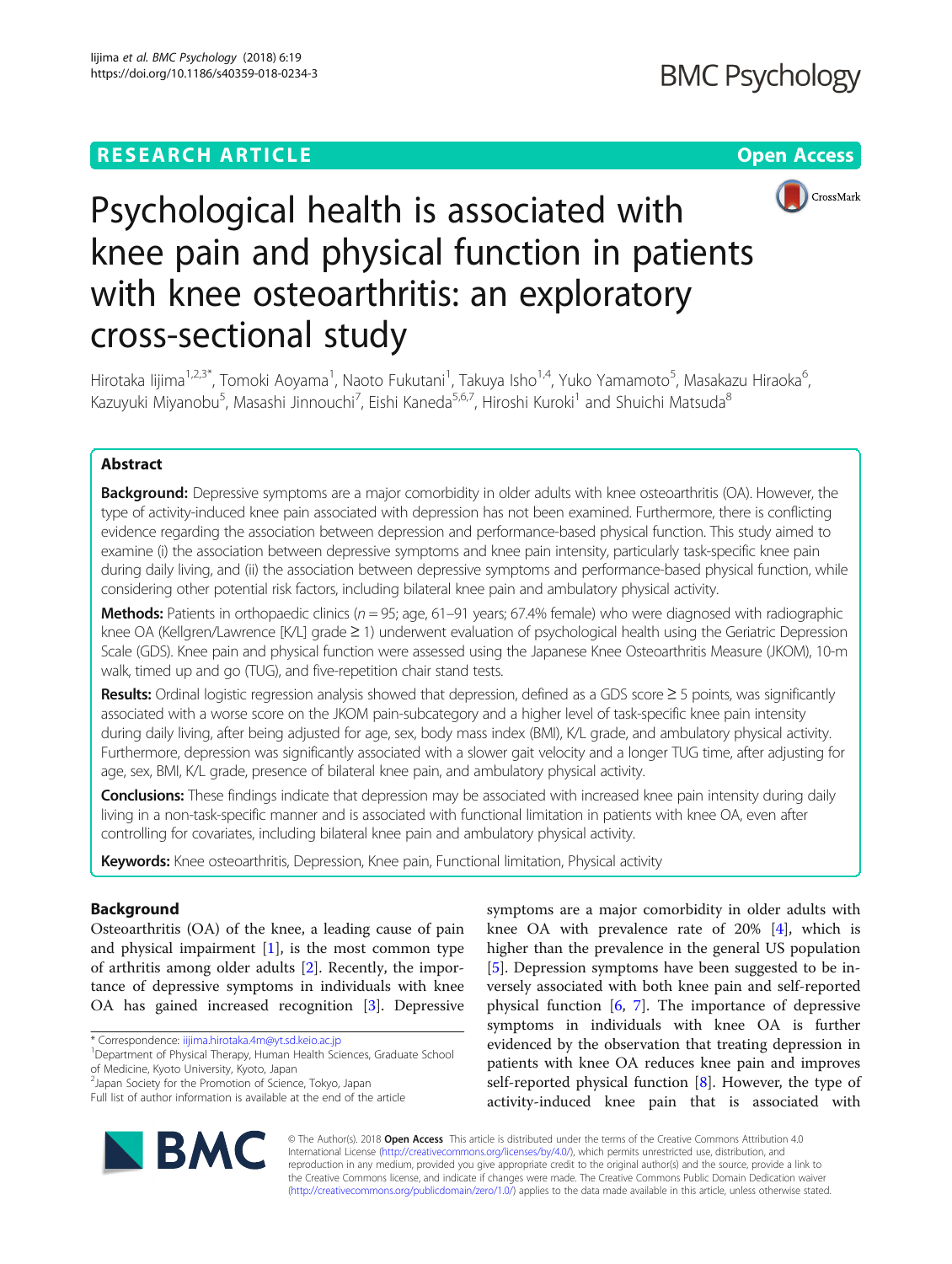depression has not been examined. Weight-bearing pain is suggested to represent a different aspect of knee pain compared to non-weight-bearing pain [[9\]](#page-8-0). Since the impact of knee pain on individuals' daily activities differs by the type of activity [\[10\]](#page-8-0), a better understanding of the relationship between depression and task-specific knee pain would provide a comprehensive understanding of the depression-pain link that may help clarify the mechanism by which depressive symptoms cause exacerbation of knee pain, or vice versa in individuals with knee OA.

There is conflicting evidence regarding the association between depression and performance-based physical function. Some investigators have reported a significant association [[11](#page-8-0), [12\]](#page-8-0), while others have found none [\[13](#page-8-0)–[15\]](#page-8-0). This may be due to potential risk factors for performance-based physical function, such as bilateral knee pain [\[16,](#page-8-0) [17](#page-8-0)] and objectively measured physical activity [\[18,](#page-8-0) [19\]](#page-8-0), not being assessed in previous studies. Patients with unilateral knee pain can compensate with the healthy knee to complete functional tasks. Thus, patients with bilateral knee pain are suggested to more likely be impaired in performance-based physical function [\[16,](#page-8-0) [17\]](#page-8-0). Although one study considered self-reported physical activity as a covariate on the association between depression and performance-based physical function [[11](#page-8-0)], self-reported physical activity may overestimate physical activity compared to objectively measured physical activity [[20](#page-8-0)].

Thus, the purpose of present exploratory crosssectional study was to examine (i) the association between depressive symptoms and knee pain intensity, particularly task-specific knee pain during daily living, and (ii) the association between depressive symptoms and performance-based physical function, while considering potential risk factors, including bilateral knee pain and objectively measured ambulatory physical activity. We hypothesized that (i) individuals with depression had worse knee pain regardless of weight- and non-weightbearing pain, and that (ii) the positive association between depression and worse performance-based functional measures was achieved through covariates, including bilateral knee pain and objectively measured ambulatory physical activity.

# Methods

# Participants

This was an exploratory cross-sectional study. The ethical committee of the affiliated institution approved the study (approval number: E1923). This cross-sectional study included outpatients with knee OA from community orthopaedic clinics in Hiroshima, Japan, who were identified through the medical record system. An advertisement was distributed to patients who sought conservative treatment for knee OA in January 2015.

The eligibility criteria included: (i) age  $\geq 50$  years; (ii) knees with radiographic OA (i.e., Kellgren/Lawrence [K/ L]  $[21]$  $[21]$  grade  $\geq 1$ ) in one or both knees, as evaluated by weight-bearing anteroposterior radiographs; and (iii) an ability to walk independently on a flat surface without any ambulatory assistive device. The exclusion criteria were the following: (i) a history of knee surgery, (ii) inflammatory arthritis, (iii) periarticular fracture, or (iv) neurological problems. Since pre-radiographically defined knee OA, particularly of K/L grade 1, predicts radiographic OA progression to at least grade 2 [\[22](#page-8-0), [23](#page-8-0)], we included patients with K/L grades ≥1. Patients with either bilateral or unilateral knee OA were considered.

# Measures

Clinical data, except radiographic data, were collected in one session. For all patients, the following outcome measurements were evaluated: Geriatric Depression Scale (GDS) score, a knee OA-related health domain measure (the Japanese Knee Osteoarthritis Measure [JKOM]), and three functional performance measurements (the 10 m walk, timed up and go [TUG], and five-repetition chair stand [5CS]). Demographic characteristics, radiographic OA severity, bilateral knee pain, and objectively measured ambulatory physical activity were assessed as covariates.

# Evaluation of psychological health: GDS

Depressive symptoms were evaluated using the 15-item version of the GDS (range  $0-15$ ) [[24](#page-8-0)], which is a standardized self-questionnaire (response: yes or no). Higher scores indicate more depressive symptoms (0 point indicates no depression and 15 points indicates severe depression). The GDS score is now one of the most widely used depression scales in the older population [[25\]](#page-8-0). Mild depression was defined as score of ≥5 points, and moderate/severe depression was defined as score of ≥11 points [\[25](#page-8-0)–[27\]](#page-8-0).

# Knee OA-related health domain measure: JKOM

The JKOM is a patient-based, self-answered evaluation scoring system that assesses "pain and stiffness" (8 questions, 0–32 points), "activities of daily living" (10 questions, 0–40 points), "participation in social activities" (5 questions, 0–20 points), and "general health conditions" (2 questions, 0–8 points), with a maximum score of 100 points in a person-specific assessment. In this study, only the JKOM "pain and stiffness" and "activities of daily living" scores were used. For each subscale, higher scores indicate a worse condition (response: 0–4 points; 0 indicates no pain or difficulty and 4 represents extreme pain or difficulty). The concurrent and construct validity of the JKOM was established by comparing with the WOMAC and the Medical Outcomes Study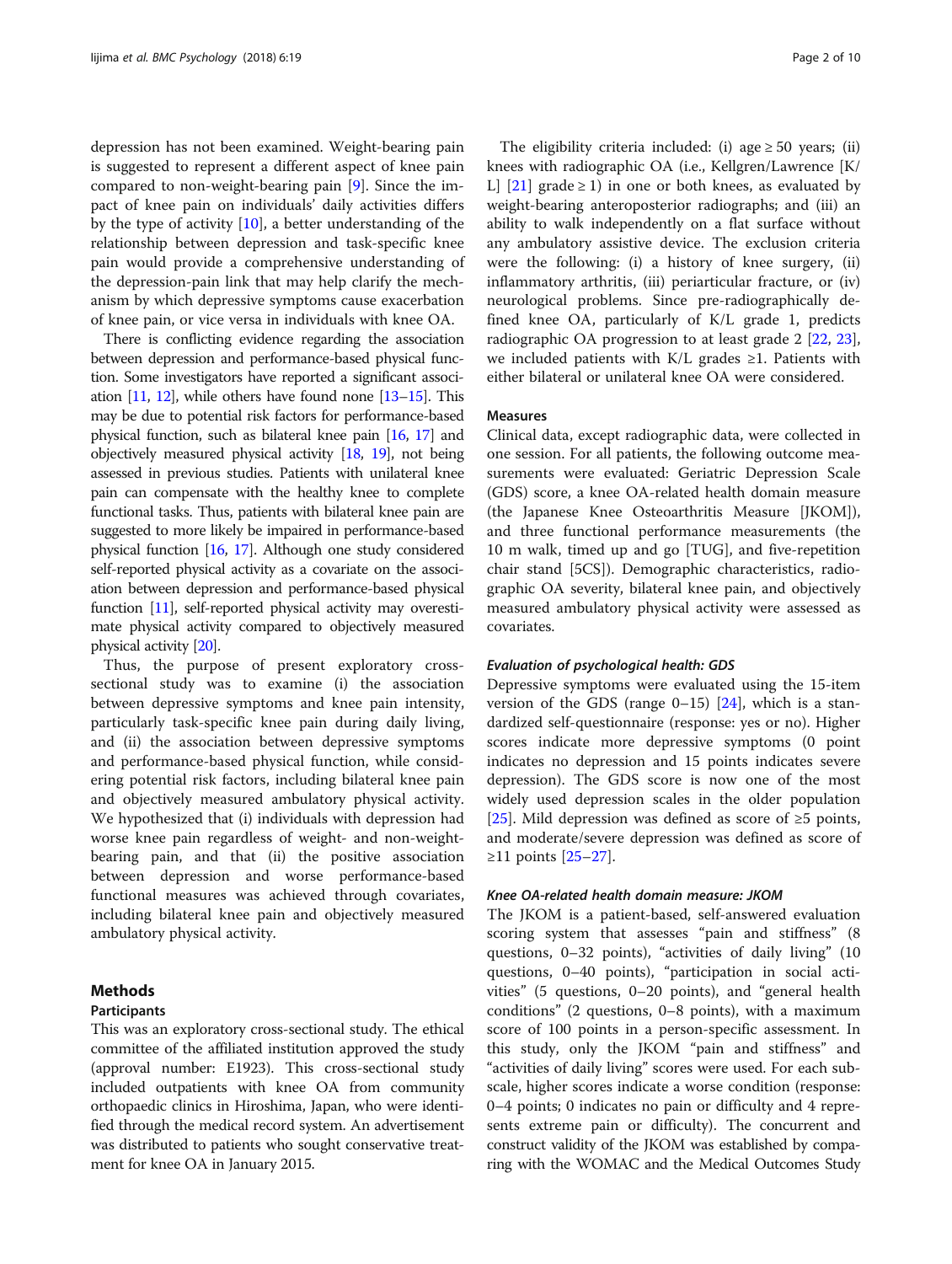36-item Short-Form Health Survey [\[28\]](#page-8-0). Cronbach's alpha coefficient was 0.911 for the JKOM all items [\[28\]](#page-8-0).

# Performance-based physical function measures

We assessed objective performance-based physical function using identified activities recommended by the Osteoarthritis Research Society International (OARSI), as follows: gait velocity (short-distance walking), time of TUG (ambulatory transitions) and 5CS (sit-to-stand). Patients were instructed to walk 10 m at comfortable speed. We measured the time with a stop watch and the number of steps required to walk 10 m [[29\]](#page-8-0). Subsequently, gait velocity (meters/second) was manually calculated. The TUG test [[30](#page-8-0)], a simple, common, and reliable test for clinical use in individuals with or at risk of developing knee OA, was performed [[31](#page-8-0)]. Patients were instructed to rise from a chair, walk 3 m, turn around, return, and sit down as fast as possible. The time was measured using a stopwatch. Furthermore, the 5CS test, which measures the time required for 5 repetitions of rising from a chair and sitting down as fast as possible, was evaluated. The TUG and 5CS tests can be feasibly used by clinicians [\[32\]](#page-8-0).

# Assessment of covariates

Data on age, sex, and height were self-reported by patients. Weight was measured on a scale, with the participants wearing their clothes without shoes. Body mass index (BMI) was calculated by dividing the weight by the square of height.

Radiographic OA severity of the "index knee" in each patient was assessed in the anteroposterior short view in the weight-bearing position using the K/L grading system [[21](#page-8-0)]. The index knee was defined as the more painful knee in either the past or present. If patients felt that their knees were equally painful, the index knee was selected randomly using computer-generated permuted block randomization scheme [\[33](#page-8-0)]. The OA severity in the tibiofemoral joint was assessed by two trained examiners (HI and TA). To assess intra-rater and inter-rater reliability scores, 100 randomly selected radiographs were scored again by the same examiner more than 1 week after the first assessment. Both intra-rater and inter-rater reliability scores were excellent (intra-rater:  $\kappa = 0.88$ , 95% CI = 0.83, 0.92; inter-rater:  $κ = 0.84$ , 95% CI = 0.79, 0.90).

Bilateral knee pain was assessed using a questionnaire. Patients were asked: "In which knee do you have pain? Right? Left? Both?" Patients who answered "both" to this question were defined as having bilateral knee pain.

Objective ambulatory physical activity (steps/day) was assessed by measuring the daily, accumulated step counts using a pedometer (Yamax Power Walker EX-300; Yamasa Tokei Keiki Co., Ltd., Tokyo, Japan). This pedometer gives a mean step count within 3% of actual

steps [\[34](#page-8-0)] and validated in free-living conditions [\[35](#page-8-0)]. We selected a pedometer, because it is cheap, readily accessible, and more likely to be used in clinical and public health applications. Each patient received a pedometer with instructions and an activity calendar for recording data. Patients were asked to wear the pedometer in the pocket of their dominant leg for 14 consecutive days, and removed it when bathing, sleeping, or performing water-based activities. The participants were asked to record the number of steps at the end of each day, and completed activity calendars were returned via mail after 14 consecutive days. The sample was restricted to patients who wore the pedometer for at least 10 days, which is more than time enough to reliably estimate physical activity (i.e., 3 days) [[36\]](#page-8-0). We then calculated the average steps/day.

# Statistical analyses

Because this study is an exploratory study, rather than a hypothesis testing study, the sample size was not estimated before conducting the study (i.e., January 2015). The number of eligible patients attending the clinics during the study period was determined as the sample size.

Data analyses were performed with JMP Pro 12.2 (SAS Institute, Cary, NC, USA). To examine reliability of the JKOM, Cronbach's alpha was calculated. As Cronbach's alpha is a property of the scores on a test from a specific sample of participants [[37\]](#page-8-0), Cronbach's alpha was estimated in this study's participants. JKOM "pain and stiffness" and "activities of daily livings" were different domains detected by factor analysis [\[28\]](#page-8-0); therefore, Cronbach's alpha for each domain was estimated.

Patients were categorized into two groups: depression (GDS score  $\geq 5$  points) or no depression (GDS score < 5). Each outcome variable was statistically compared between patients with and without depression. In these comparisons, univariate analyses were performed using Student's t-test for parametric continuous variables, the Mann-Whitney  $U$  test for nonparametric continuous variables, and the chi-square/ Fisher's exact test for dichotomous/categorical variables. The normality of continuous variables was assessed with the Shapiro-Wilk test. The homogeneity of the variances between groups for all parametric continuous variables was confirmed using the Levene's test. Descriptive statistics were calculated as means and standard deviations (SD) for continuous variables, and as proportions for dichotomous/categorical variables.

To evaluate the association between depression symptoms, knee pain intensity and functional measures, we performed an ordinal logistic regression analysis with knee pain intensity (JKOM "pain and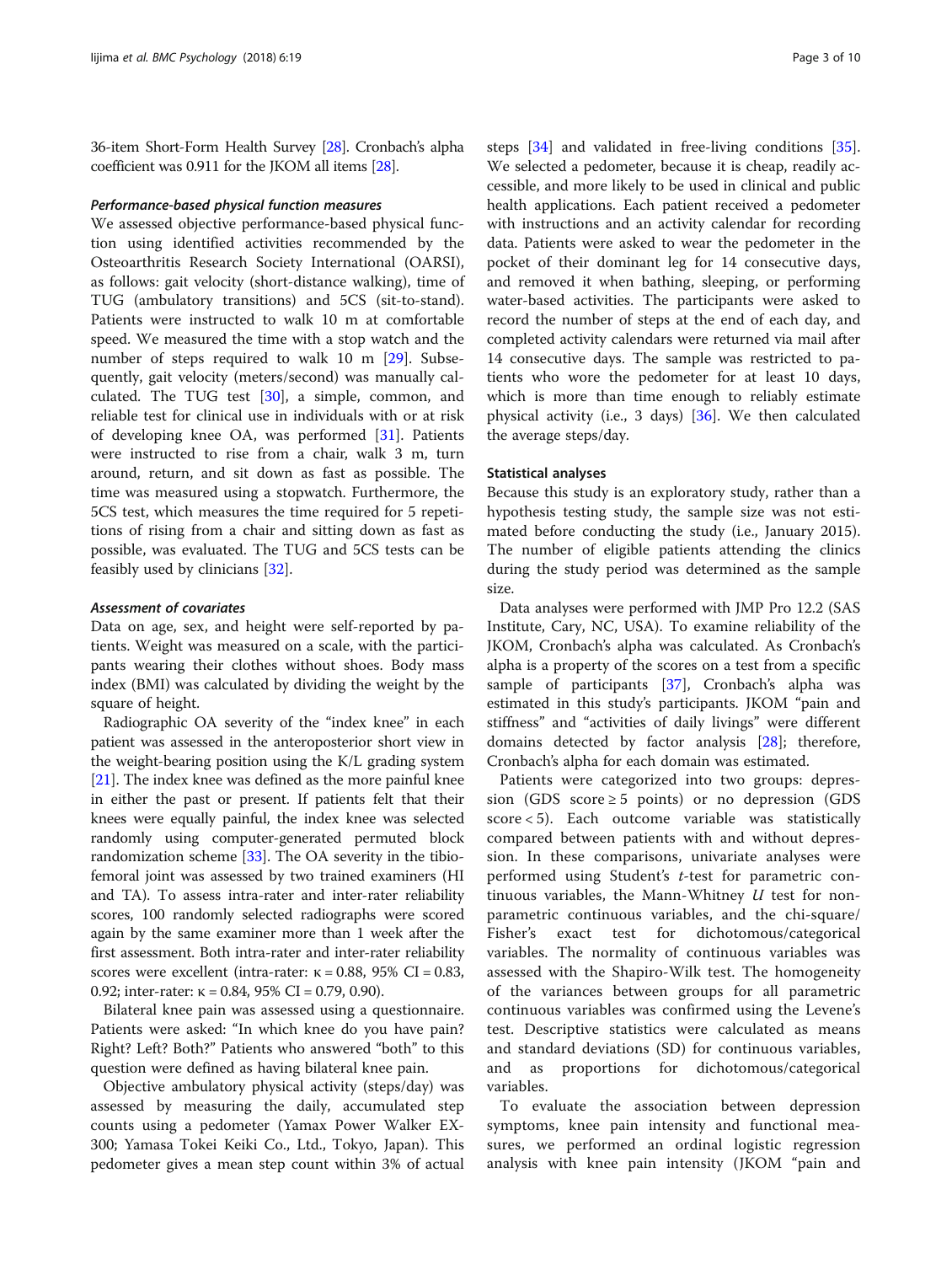stiffness" summated score) and each functional measure (JKOM "activities of daily living" summated score, gait velocity, TUG, and 5CS) as dependent variables and depression  $(0 = no$  depression,  $1 =$  depression) as an independent variable. Ordinal logistic regression is a model for ordinal categorical outcome variables and works for skewed continuous outcome variables using ranks of data [[38\]](#page-8-0). In the ordinal logistic regression models, each dependent variable was categorized into four groups by quartiles (Additional file [1:](#page-7-0) Table S1) and treated as ordinal variables  $(1-4; 1 \le 25$ th percentile] indicates mild pain or better function and 4 [≥75 percentile] indicates severe pain or worse function). Proportional odd ratio (OR) and 95% confidence intervals (CIs) for a greater quartile of each outcome measure was calculated to indicate predictive ability of depression while simultaneously including (one-step model) age (continuous), sex, body mass index (continuous), tibiofemoral joint K/L grade (continuous), and ambulatory physical activity (continuous) in the ordinal regression model. In the ordinal regression model in which the functional measures were included as dependent variables, bilateral knee pain (0: absence, 1: presence) was further included as a covariate.

Subsequently, further ordinal logistic regression analysis was performed to examine the association of depression with individual questions (i.e., 8 items) of the JKOM "pain and stiffness" sub-category. Since few of the individual pain scores were high, individual scores of 2, 3, and 4 were combined into one level (moderate/severe pain), and included in the ordinal logistic regression model as a dependent variable (0: no pain, 1: mild pain, 2: moderate/severe pain), as applied to WOMAC pain questions [\[39\]](#page-8-0). Assumption of proportional OR was also checked before all analyses. In these analyses, covariates were also included as mentioned above. These covariates were chosen a priori based on clinical judgment for possibly being associated with depression and knee pain or physical function and not on the causal pathway [[16,](#page-8-0) [17,](#page-8-0) [40](#page-8-0)–[42\]](#page-8-0). All independent variables were screened for collinearity by calculating bivariate Spearman correlation coefficients. Results of lack of fit (goodness of fit) test was checked to be non-significant if there is little to be gained by introducing additional variables such as polynomials and crossed terms. Overall model evaluation was done by checking the results of whole model test provided in JMP Pro 12.2. We checked the maximum number of independent variables included in the ordinal logistic regression model. The maximum number of independent variables included in the ordinal logistic regression model was determined based on the following formula:

$$
\left(n\frac{1}{n^2}\sum_{i=1}^k n_i^3\right)/15\tag{1}
$$

k: number of categories, n: total sample size, n : sample size in each category.

Since this is an exploratory study, the type I error rate was not adjusted for multiple comparisons of logistic regression analyses as endorsed by the European Agency for the Evaluation of Medicinal Products [[43](#page-8-0)]. p-values < 0.05 were considered statistically significant.

# Results

We enrolled 102 patients initially; however, seven patients were excluded due to missing outcome variables. The remaining 95 patients (age, 61–91 years; 67.4% female) with K/L grade  $\geq 1$  (93.1% of the initial cohort) were included in the final analysis. Of 95 patients, 43 (45.3%) had depression (i.e., GSD score  $\geq$  5 points), of which 41 and 2 patients had mild and moderate/severe depression, respectively. Table [1](#page-4-0) summarizes patients' characteristics in patients with and without depression. Importantly, patients with depression had a significantly higher proportion of bilateral knee pain ( $p = 0.035$ ), worse score of JKOM "pain and stiffness" ( $p = 0.004$ ) and "activities of daily living" ( $p = 0.001$ ), slower gait velocity  $(p = 0.017)$ , and longer TUG time  $(p = 0.028)$ . Cronbach's alpha coefficients were 0.955 and 0.912 for JKOM "pain and stiffness" and "activities of daily living", respectively.

Ordinal logistic regression analysis (Table [2\)](#page-5-0) demonstrated that depression was significantly associated with a higher odds ratio of a greater quartile (i.e., severe pain) in the JKOM "pain and stiffness" (proportional OR: 3.01; 95% CI: 1.37, 6.62;  $p = 0.006$ ) after being adjusted for age, sex, BMI, K/L grade, and ambulatory physical activity. Furthermore, depression was significantly associated with a higher odds ratio of a greater quartile in individual questions from the JKOM "pain and stiffness" after being adjusted for age, sex, BMI, K/L grade, and ambulatory physical activity, except for night pain. Results of full model ordinal logistic regression analyses for knee pain are provided in the Additional file [1:](#page-7-0) Table S2.

Ordinal logistic regression analysis further revealed (Table [3\)](#page-6-0) that depression was significantly associated with a higher odds ratio of a greater quartile (i.e., severe disability) in the JKOM "activities of daily living" (proportional OR: 2.64; 95% CI: 1.18, 5.90;  $p = 0.018$ ), gait velocity (proportional OR: 3.13; 95% CI: 1.37, 7.16;  $p = 0.007$ ), and TUG (proportional OR: 3.12; 95% CI: 1.36, 7.16; p = 0.007) , after being adjusted for age, sex, BMI, K/L grade, presence of bilateral knee pain, and ambulatory physical activity (Table [3](#page-6-0)). There was no significant association between depression and quartile of 5CS (proportional OR: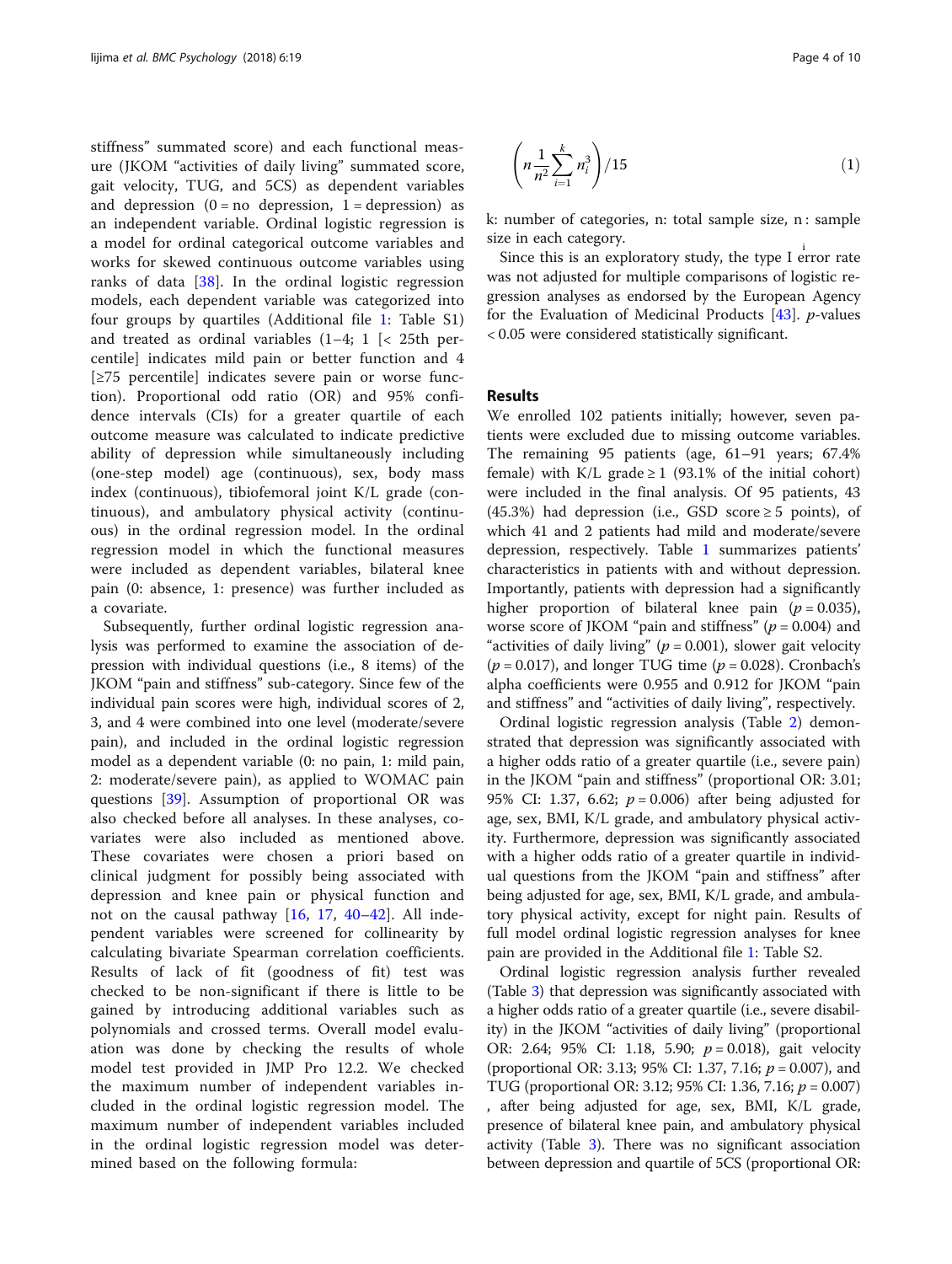<span id="page-4-0"></span>

| Table 1 Demographic characteristics, osteoarthritis severity, objectively measured physical activity, knee pain, physical function, and |  |  |  |
|-----------------------------------------------------------------------------------------------------------------------------------------|--|--|--|
| psychological health in patients with and without depression ( $n = 95$ )                                                               |  |  |  |

| Variables                                       | With Depression $(n = 43)$ | Without depression $(n = 52)$ | $p$ -value* |  |
|-------------------------------------------------|----------------------------|-------------------------------|-------------|--|
|                                                 | Mean $\pm$ SD or n (%)     | Mean $\pm$ SD or n (%)        |             |  |
| Age, years                                      | $75.3 \pm 7.31$            | $74.3 \pm 7.91$               | 0.463       |  |
| Female                                          | 31(72.1)                   | 33 (63.5)                     | 0.390       |  |
| Body mass index, kg/m <sup>2</sup>              | $24.0 \pm 3.32$            | $24.1 \pm 3.75$               | 0.952       |  |
| Index knee tibiofemoral joint K/L grade         |                            |                               |             |  |
| Grade 1                                         | 15 (34.9)                  | 17(32.7)                      | 0.343       |  |
| Grade 2                                         | 15 (34.9)                  | 23 (44.2)                     |             |  |
| Grade 3                                         | 7(16.3)                    | 10(19.2)                      |             |  |
| Grade 4                                         | 6(13.9)                    | 2(3.8)                        |             |  |
| Ambulatory physical activity, steps/day         | $4950 \pm 2390$            | $4073 \pm 2661$               | 0.075       |  |
| Pain                                            |                            |                               |             |  |
| Presence of bilateral knee pain                 | 22(51.2)                   | 15(28.8)                      | 0.035       |  |
| JKOM "pain and stiffness" (0-32 points)         | $9.91 \pm 7.01$            | $6.25 \pm 7.11$               | 0.004       |  |
| Self-reported physical function                 |                            |                               |             |  |
| JKOM "activities of daily living" (0-40 points) | $9.93 \pm 7.17$            | $6.13 \pm 7.41$               | 0.001       |  |
| Performance-based physical function             |                            |                               |             |  |
| Gait velocity, meters/second                    | $1.03 \pm 0.22$            | $1.13 \pm 0.20$               | 0.017       |  |
| Timed up and go, seconds                        | $9.03 \pm 2.97$            | $7.91 \pm 2.07$               | 0.028       |  |
| Five repetition chair stand, seconds            | $9.17 \pm 1.86$            | $8.58 \pm 2.23$               | 0.117       |  |
| Psychological health                            |                            |                               |             |  |
| Geriatric depression scale (0-15 points)        | $7.33 \pm 1.87$            | $1.8 \pm 1.44$                |             |  |
| Normal (0-4 points)                             |                            | 52 (100.0)                    |             |  |
| Mild depression (5-10 points)                   | 41 (95.3)                  |                               |             |  |
| Moderate/severe depression (11-15 points)       | 2(4.7)                     |                               |             |  |

K/L grade Kellgren/Lawrence grade; JKOM Japanese Knee Osteoarthritis Measure

\* Based on unadjusted analysis (Student t-test [gait velocity] or Mann-Whitney U-test [age, body mass index, ambulatory physical activity, JKOM score, timed up and go, and five repetition chair stand] or Fisher's exact tests [female, index knee K/L grade, presence of bilateral knee pain]) between patients with and without depression. Non-normality of continuous variables, analysed using Mann-Whitney U-test, are assessed with the Shapiro-Wilk test (p < 0.05). Bold represents statistically significant result

1.61; 95% CI: 0.75, 3.49;  $p = 0.223$ ). Results of full model ordinal logistic regression analyses for physical function were provided in the Additional file [1](#page-7-0): Table S3.

# **Discussion**

The current study revealed that depression was significantly associated with worse knee pain and almost all worse task-specific knee pain during daily living except for night pain. Notably, contrary to our second hypothesis, depression was significantly associated with slower gait velocity and longer TUG time, even after considering covariates, such as bilateral knee pain and objectively measured ambulatory physical activity. Therefore, depression may be associated with increased knee pain intensity in a non-task-specific manner and in physical function.

Depressive symptoms are known to be factors associated with both knee pain and physical function, particularly self-reported physical function [\[6](#page-7-0), [7\]](#page-7-0), which

we also observed. The differences in knee pain and self-reported physical function between patients with and without depression is approximately 10% of JKOM pain and functional subcategories. There correspond to clinically important meaningful differences, as defined by the Outcome Measures in Rheumatology Clinical Trials and OARSI [[44\]](#page-8-0), thereby indicating an important role of depression as a factor associated with knee pain and self-reported physical function. Importantly, depression has been suggested to be a more meaningful factor associated with knee pain and disability than radiographic evidence of degenerative joint changes [[45](#page-8-0)–[47\]](#page-8-0). Therefore, considering depressive symptoms may help resolve the discordance between radiographic findings and knee pain and disability [\[48](#page-8-0)]. We also found that there is no significant difference in K/L grade between patients with and without depression, which indicates minimal impact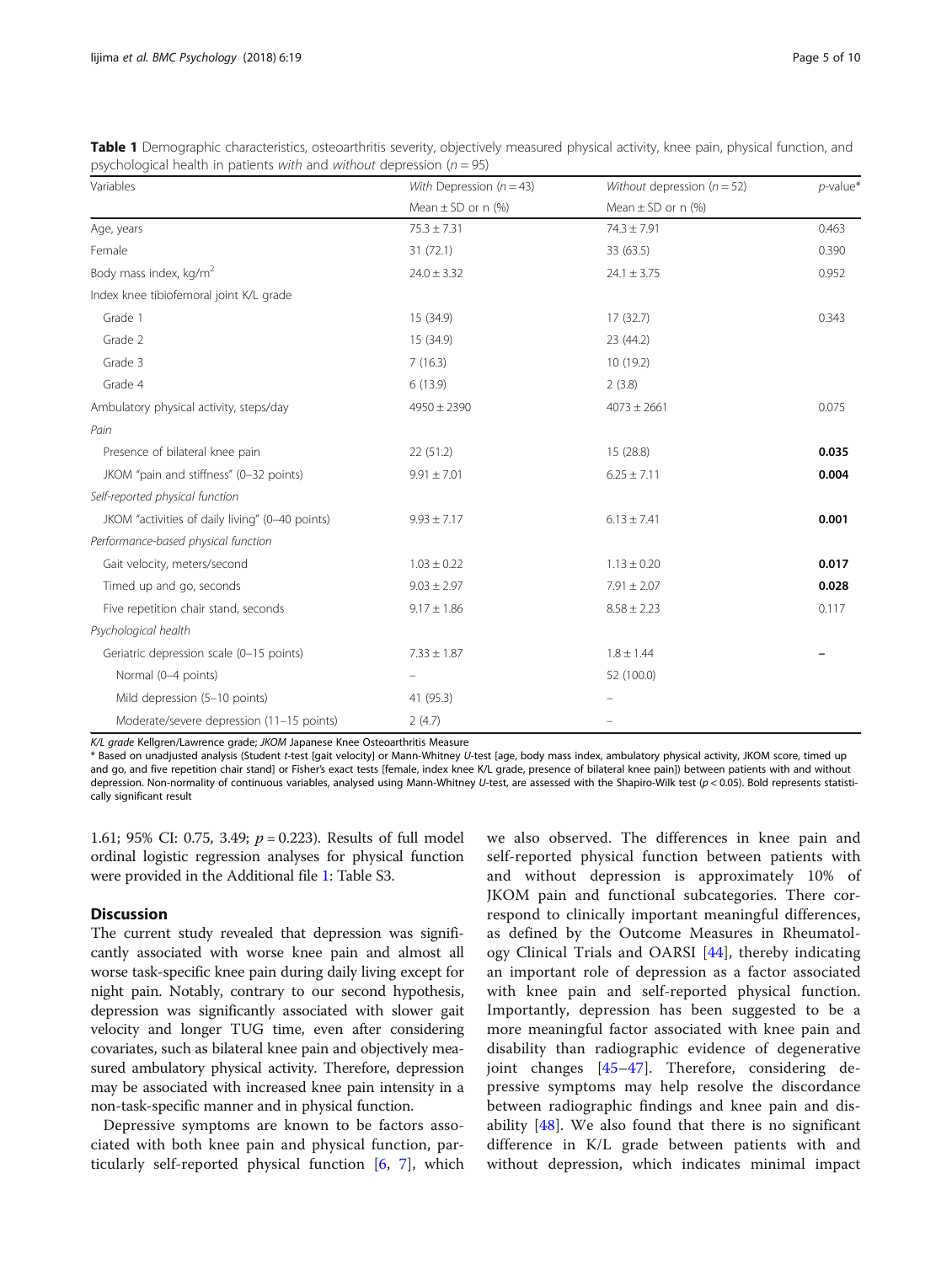<span id="page-5-0"></span>

| Table 2 Results of ordinal logistic regression analysis to characterize the association between depression and knee pain intensity |  |  |  |  |  |
|------------------------------------------------------------------------------------------------------------------------------------|--|--|--|--|--|
| $(n = 95)^d$                                                                                                                       |  |  |  |  |  |

| Variables                                                            |           | Level of task-specific pain, no (%) | Proportional OR | $p$ -value          |       |  |
|----------------------------------------------------------------------|-----------|-------------------------------------|-----------------|---------------------|-------|--|
|                                                                      | <b>No</b> | Mild<br>Moderate/Severe             |                 | (95% CI)            |       |  |
| JKOM "pain and stiffness" score                                      |           |                                     |                 | 3.01 (1.37-6.62)    | 0.006 |  |
| Task-specific knee pain                                              |           |                                     |                 |                     |       |  |
| Do you feel stiffness in your knees when you wake up in the morning? |           |                                     |                 |                     |       |  |
| With depression                                                      | 15 (34.9) | 13 (30.2)                           | 15 (34.9)       | 2.32 (1.02-5.31)    | 0.045 |  |
| Without depression                                                   | 27 (51.9) | 16 (30.8)                           | 9(17.3)         |                     |       |  |
| Do you feel pain in your knees when you wake up in the morning?      |           |                                     |                 |                     |       |  |
| With depression                                                      | 12(27.9)  | 16(37.2)                            | 15 (34.9)       | 2.42 (1.07-5.48)    | 0.033 |  |
| Without depression                                                   | 24 (46.2) | 19 (36.5)                           | 9(17.3)         |                     |       |  |
| How often do you wake up in the night because of pain in your knees? |           |                                     |                 |                     |       |  |
| With depression                                                      | 21 (48.8) | 11(25.6)                            | 11(25.6)        | $1.92(0.81 - 4.56)$ | 0.141 |  |
| Without depression                                                   | 36 (69.2) | 9(17.3)                             | 7(13.5)         |                     |       |  |
| Do you have pain in your knees when you walk on a flat surface?      |           |                                     |                 |                     |       |  |
| With depression                                                      | 12 (27.9) | 19 (44.2)                           | 12 (27.9)       | $2.87(1.25 - 6.61)$ | 0.013 |  |
| Without depression                                                   | 27 (51.9) | 18 (34.6)                           | 7(13.5)         |                     |       |  |
| Do you have pain in your knees when ascending stairs?                |           |                                     |                 |                     |       |  |
| With depression                                                      | 9(20.9)   | 16(37.2)                            | 18 (41.9)       | $3.73(1.62 - 8.58)$ | 0.002 |  |
| Without depression                                                   | 26(50.0)  | 17(32.7)                            | 9(17.3)         |                     |       |  |
| Do you have pain in your knees when descending stairs?               |           |                                     |                 |                     |       |  |
| With depression                                                      | 9(20.9)   | 16(37.2)                            | 18 (41.9)       | 2.69 (1.19-6.10)    | 0.018 |  |
| Without depression                                                   | 24 (46.2) | 14 (26.9)                           | 14 (26.9)       |                     |       |  |
| Do you have pain in your knees when bending to floor or standing up? |           |                                     |                 |                     |       |  |
| With depression                                                      | 7(16.3)   | 19 (44.2)                           | 17(39.5)        | 2.41 (1.08-5.36)    | 0.031 |  |
| Without depression                                                   | 18 (34.6) | 22 (42.3)                           | 12(23.1)        |                     |       |  |
| Do you have pain in your knees when standing?                        |           |                                     |                 |                     |       |  |
| With depression                                                      | 9(20.9)   | 19 (44.2)                           | 15 (34.9)       | 3.99 (1.74-9.16)    | 0.001 |  |
| Without depression                                                   | 30 (57.7) | 13 (25.0)                           | 9(17.3)         |                     |       |  |

JKOM Japanese Knee Osteoarthritis Measure, OR Odds ratio; 95% CI: 95% confidence interval<br><sup>a</sup> Proportional OR (95% CI) for a greater quartile (JKOM pain and stiffness; 1–4; 1 [< 25th percentile] indicates mild pain and 4 pain) or greater task-specific knee pain (1: no pain, 2: mild pain, 3: moderate/severe pain) was calculated (continuous) to indicate predictive ability of the presence of depression while simultaneously including (one-step model) age (continuous), sex, body mass index (continuous), index knee radiographic tibiofemoral joint Kellgren/Lawrence grade (continuous), and objectively measured physical activity (continuous) in the ordinal regression model

See Additional file [1](#page-7-0): Table S1 for details of quartiles in JKOM "pain and stiffness"

Bold represents statistically significant result

of radiographic severity on the relationship between depression and knee pain.

A significant finding of the present study is that depression was significantly associated with higher knee pain in non-task-specific manner. The association between depression and non-specific knee pain is counter to the theory that depression-related knee pain is mainly attributed to a nociceptive mechanism. Knee pain during weight bearing activities has been considered to be a nociceptive phenomenon (i.e., more supportable pressure being loaded in the knee joint during a weight bearing activity causes knee pain). Cumulative data suggest that, in addition to a nociceptive mechanism, central sensitization may contribute to knee pain in patients with knee OA [[49](#page-8-0), [50](#page-8-0)]. Psychological factors, including depression, are known contributors to OA pain [[6,](#page-7-0) [7](#page-7-0)] and may further contribute to the maintenance of central sensitization, thereby lowering the pain threshold and increasing the likelihood of experiencing resting pain.

Interestingly, individuals with depressive symptoms had a non-significant association with night pain. Greater knee pain at night causes poorer sleep quality at night and feeling less refreshed after sleep [\[51](#page-8-0)], which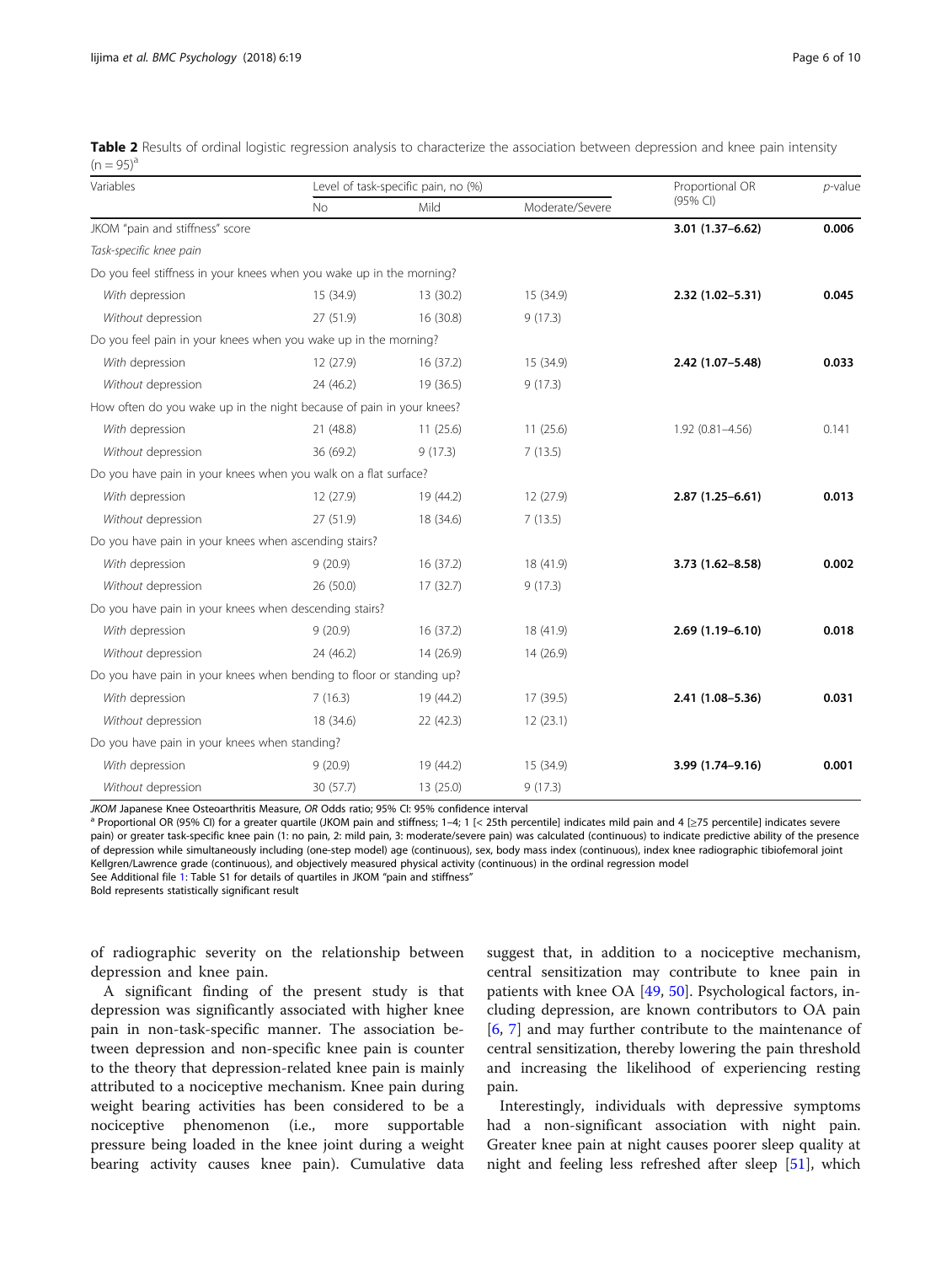<span id="page-6-0"></span>Table 3 Results of ordinal logistic regression analysis to characterize the association between depression and quartile of self-reported and performance-based physical function ( $n = 95$ )  $a$ 

| Variables                                 | Proportional OR (95% CI) | <i>p</i> -value |
|-------------------------------------------|--------------------------|-----------------|
| Self-reported physical function           |                          |                 |
| JKOM "activities of daily living", points | $2.64(1.18-5.90)$        | 0.018           |
| Performance-based physical function       |                          |                 |
| Gait velocity, meters/second              | $3.13(1.37 - 7.16)$      | 0.007           |
| Timed up and go, seconds                  | $3.12(1.36 - 7.16)$      | 0.007           |
| Five repetition chair stand, seconds      | $1.61(0.75 - 3.49)$      | 0.223           |

JKOM Japanese Knee Osteoarthritis Measure, OR Odds ratio; 95% Cl: 95% confidence interval<br><sup>a</sup> Proportional OR (95% CI) for a greater quartile (1–4; 1 [< 25th percentile] indicates better function and 4 [≥75 percentile] in calculated (continuous) to indicate predictive ability of the presence of depression while simultaneously including (one-step model) age (continuous), sex, body mass index (continuous), index knee radiographic tibiofemoral joint Kellgren/Lawrence grade (continuous), objectively measured physical activity (continuous), and presence of bilateral knee pain (0: absence, 1: presence) in the ordinal regression model

See Additional file [1](#page-7-0): Table S1 for details of quartiles in JKOM "activities of daily living" and each performance-based physical function

Bold represents statistically significant result

may exacerbate depressive symptoms. Our findings challenge the theory that individuals with greater pain at night had disturbed sleep quality and subsequent exacerbation of depressive symptoms. However, this result should be interpreted with caution. This exploratory study did not perform pre-study sample size calculations, although we initially checked the maximum number of independent variables included in the ordinal logistic regression model. Therefore, a lack of statistical power due to a small number of included patients may explain this absence. Indeed, post-hoc power calculation detected by the Power and Sample Size Program, PS (version 3.1.2) [\[52](#page-8-0)] revealed that we have only 69.0% power to detect a standardized mean difference of at least 0.51, at the 5% alpha level. The lower 95% CI of proportional OR for the presence of night pain is close to 1, suggesting that further studies with larger sample sizes would be warranted to confirm the relationship between depressive symptom and night pain.

There is conflicting evidence regarding the association of depression with performance-based physical function [[11](#page-8-0)–[14](#page-8-0)]. Our results reinforce the observed negative impact of depressive symptoms on performance-based physical function. Notably, approximately 50% of patients with depression had bilateral knee pain. This is a significantly higher percentage than in patients without depression. Creamer et al. showed that injection of intra-articular anaesthetic in one knee decreased knee pain perception in both knees [\[53](#page-8-0)], which indicates that the descending pain pathways may modulate the pain perception of contralateral knee, rather than a systemic effect of the anaesthetic due to rapid dilution. Depression may lead to changes in neurologic pain pathways, which are attributable to a higher likelihood of bilateral knee pain. It is noteworthy that the significant association between depression and slower gait velocity and longer time of TUG were comparable before and after

adjustment for covariates, including bilateral knee pain, in the logistic regression model (data not shown). This suggests a minimal role of bilateral knee pain on performance-based physical function in the present study. These results are contrary to previous studies that bilateral knee pain influence functional limitations [[16](#page-8-0), [17\]](#page-8-0). The cause of these discordances is unclear, however, relatively mild pain and functional status compared to previous studies may attribute to the results.

Interestingly, we found that ambulatory physical activity was not significantly different between patients with and without depression (Table [1\)](#page-4-0). Our results are inconsistent with a well-known model ("avoidance model") of activities [[54](#page-8-0)] (i.e., psychological distress enhances the tendency to avoid daily activities, resulting in muscle weakness). Since most patients with knee OA are not physically active [[55](#page-8-0)], and since engaging in ambulatory PA is critical to longterm independent living for patients with knee OA, more research is needed to understand the association between depression and physical activity.

# Study limitations

It is important to acknowledge that the cross-sectional nature of our study limits the ability to determine a causal relationship between depression and task-specific knee pain/physical function. Longitudinal studies in a large population show a bidirectional relationship between depression and slower gait speed [\[56](#page-9-0)], and slower gait speed is a predictor of chronicity [[57\]](#page-9-0) or worsening depression  $[58]$  $[58]$ . A prospective longitudinal study is warranted to determine the nature of the bidirectional relationship between depression and multiple physical functions. Second, only participants who responded to a distributed advertisement were included in the analyses, which may attribute to higher prevalence of depression (45.3%) than that in previous studies [[4\]](#page-7-0). Furthermore, approximately 74% participants had mild radiographic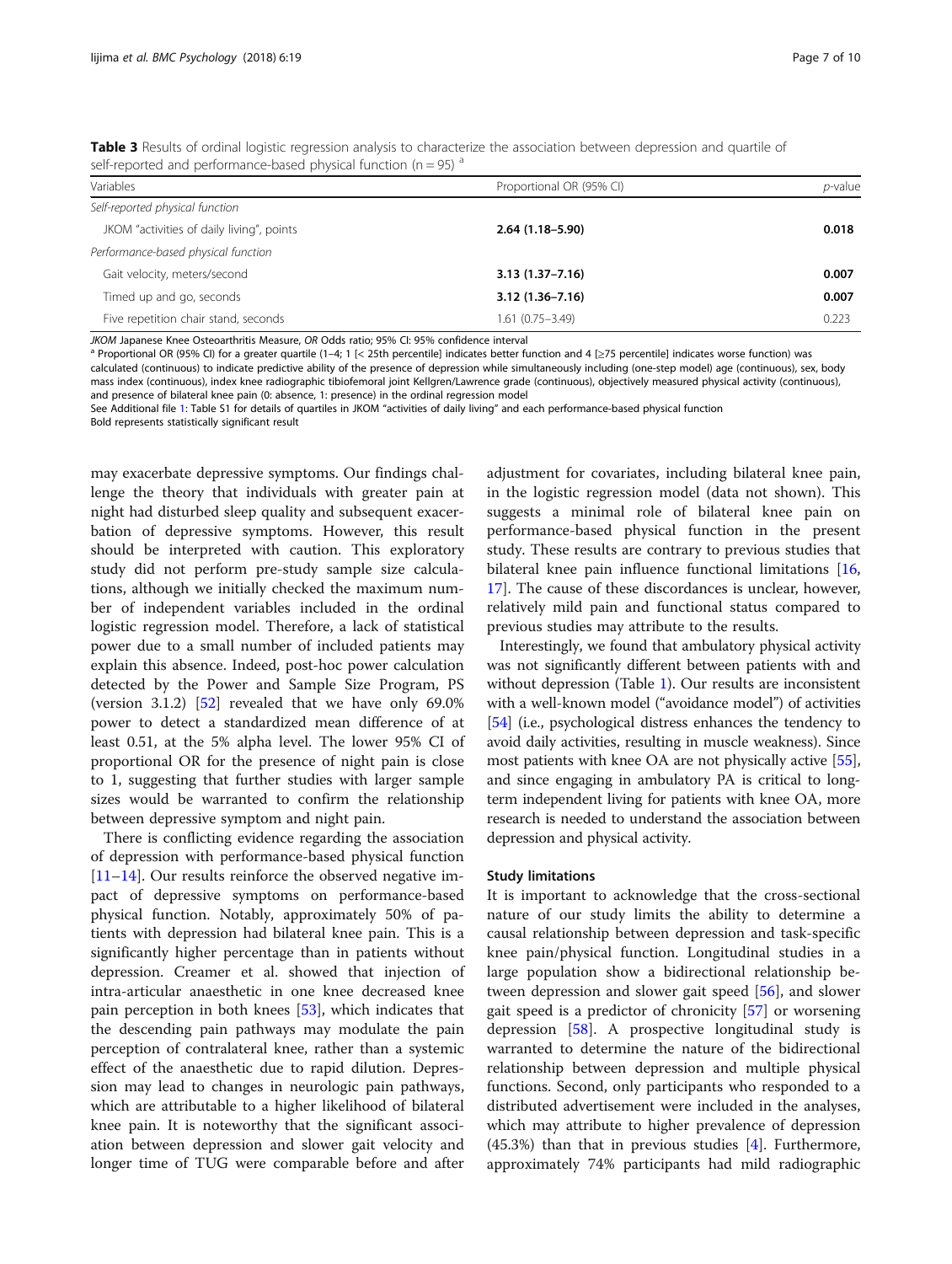<span id="page-7-0"></span>OA in the present study; therefore, the participants may not be representative of a general population with knee OA and results should be interpreted with caution when translated to those with severe OA. Nevertheless, the relationships between depressive symptoms and worse knee pain/function were significant even after adjustment for covariates including K/L grade, indicating that these relationships were independent from radiographic OA severity. Third, quadriceps strength was not evaluated in this study as a covariate, despite having been demonstrated to be correlated with functional measures [[59,](#page-9-0) [60\]](#page-9-0). Depression may result in avoidance of activities, thereby resulting in muscle weakness that may have a negative effect on physical function [\[54](#page-8-0)]. Finally, pain catastrophizing data was not evaluated in this study. Pain catastrophizing is the tendency to focus on and magnify pain sensations and to feel helpless in the face of pain [[61\]](#page-9-0). Determining whether pain catastrophizing modulates the association between depression and physical function would be of interest.

# Conclusions

Depression was significantly associated with worse knee pain in non-task-specific manner. Furthermore, depression was significantly associated with slower gait velocity and a longer TUG time, even after controlling for covariates, such as bilateral knee pain and ambulatory physical activity. Our results reinforce the negative impact of depressive symptoms on knee pain and physical function in individuals with knee OA.

# Additional file

[Additional file 1:](https://doi.org/10.1186/s40359-018-0234-3) Table S1. Quartile of each functional measure (greater quartile indicates worse knee pain or physical function), Table S2. Results of ordinal logistic regression analysis (including the results of covariates) to characterize the association between depression and knee pain intensity ( $n = 95$ )\*. Table S3. Results of ordinal logistic regression analysis (including the results of covariates) to characterize the association between depression and quartile of self-reported and performance-based physical function  $(n = 95)^*$ . (DOCX 61 kb)

#### Abbreviations

5CS: Five repetition chair stand; BMI: Body mass index; GDS: Geriatric Depression Scale; JKOM: Japanese Knee Osteoarthritis Measure; K/L grade: Kellgren/Lawrence grade; OA: Osteoarthritis; OARSI: Osteoarthritis Research Society International; OR: Odds ratio; TUG: Timed up and go

# Acknowledgements

The authors acknowledge the staff of Nozomi Orthopaedic Clinic in Hiroshima for their contribution to data collection.

# Funding

This work was supported by Grants-in-Aid for Scientific Research from the Japan Society for the Promotion of Science; from the Ministry of Education, Culture, Sports, Science, and Technology; and from the Ministry of Health, Labor, and Welfare.

# Availability of data and materials

The datasets used and analysed during the current study are available from the corresponding author on reasonable request.

#### Authors' contributions

All authors have made substantial contributions to (1) research design, or the acquisition, analysis or interpretation of data; (2) drafting the paper or revising it critically; (3) approval of the submitted and final versions; and (4) agreed to be accountable for all aspects of the work. The specific contributions of the authors are as follows: HI, NF, YY, MH, KM, MJ, EK, and TA conceived and designed the study; HI, NF, and TI analysed and interpreted the data; HI, NF, IT, TA, and HK drafted the article; HI, NF, YY, MH, KM, and MJ critically revised the article for important intellectual content; HI, NF, EK, TI, TA, HK, and SM finally approved the article; HI, NF, and TI advised statistical analysis method; TA and SM obtained funding; HI, NF, YY, MH, KM, MJ, EK, and TA collected and assembled the data.

## Ethics approval and consent to participate

The ethical committee of Kyoto University approved the study (approval number: E1923), and written informed consent was obtained from all participants before their enrollment.

#### Competing interests

The authors declare that they have no competing interests.

# Publisher's Note

Springer Nature remains neutral with regard to jurisdictional claims in published maps and institutional affiliations.

# Author details

<sup>1</sup>Department of Physical Therapy, Human Health Sciences, Graduate School of Medicine, Kyoto University, Kyoto, Japan. <sup>2</sup>Japan Society for the Promotion of Science, Tokyo, Japan. <sup>3</sup>Department of System Design Engineering, Keic University, Yokohama, Japan. <sup>4</sup>Rehabilitation Center, Fujioka General Hospital Gunma, Japan. <sup>5</sup>Nozomi Orthopaedic Clinic, Hiroshima, Japan. <sup>6</sup>Nozomi Orthopaedic Clinic Studium, Hiroshima, Japan. <sup>7</sup>Nozomi Orthopaedic Clinic Hiroshima, Hiroshima, Japan. <sup>8</sup>Department of Orthopaedic Surgery, Graduate School of Medicine, Kyoto University, Kyoto, Japan.

# Received: 7 October 2017 Accepted: 19 April 2018 Published online: 02 May 2018

# References

- 1. Vos T, Flaxman AD, Naghavi M, Lozano R, Michaud C, Ezzati M, Shibuya K, Salomon JA, Abdalla S, Aboyans V, et al. Years lived with disability (YLDs) for 1160 sequelae of 289 diseases and injuries 1990-2010: a systematic analysis for the global burden of disease study 2010. Lancet. 2012;380(9859):2163–96.
- 2. VanItallie TB. Gout: epitome of painful arthritis. Metab Clin Exp. 2010; 59(Suppl 1):S32–6.
- 3. Wilkie R, Blagojevic-Bucknall M, Jordan KP, Lacey R, McBeth J. Reasons why multimorbidity increases the risk of participation restriction in older adults with lower extremity osteoarthritis: a prospective cohort study in primary care. Arthritis care & research. 2013;65(6):910–9.
- 4. Stubbs B, Aluko Y, Myint PK, Smith TO. Prevalence of depressive symptoms and anxiety in osteoarthritis: a systematic review and meta-analysis. Age Ageing. 2016;45(2):228–35.
- 5. Kessler RC, Berglund P, Demler O, Jin R, Koretz D, Merikangas KR, Rush AJ, Walters EE, Wang PS. National Comorbidity Survey R: the epidemiology of major depressive disorder: results from the National Comorbidity Survey Replication (NCS-R). JAMA. 2003;289(23):3095–105.
- 6. Phyomaung PP, Dubowitz J, Cicuttini FM, Fernando S, Wluka AE, Raaijmaakers P, Wang Y, Urquhart DM. Are depression, anxiety and poor mental health risk factors for knee pain? A systematic review. BMC Musculoskelet Disord. 2014;15:10.
- 7. de Rooij M, van der Leeden M, Heymans MW, Holla JF, Hakkinen A, Lems WF, Roorda LD, Veenhof C, Sanchez-Ramirez DC, de Vet HC, et al. Prognosis of pain and physical functioning in patients with knee osteoarthritis: a systematic review and meta-analysis. Arthritis care & research. 2016;68(4):481–92.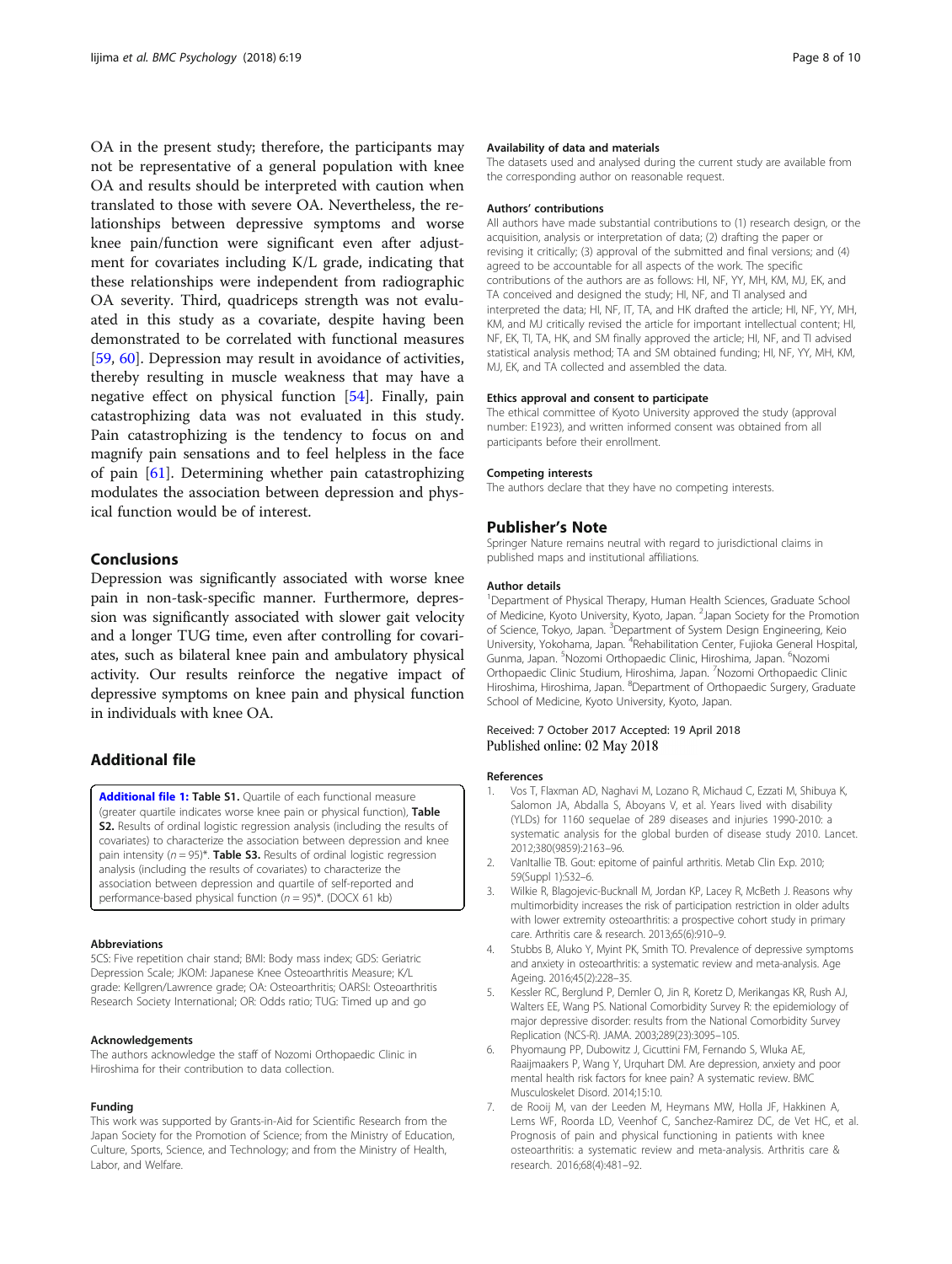- <span id="page-8-0"></span>8. Lin EH, Katon W, Von Korff M, Tang L, Williams JW Jr, Kroenke K, Hunkeler E, Harpole L, Hegel M, Arean P, et al. Effect of improving depression care on pain and functional outcomes among older adults with arthritis: a randomized controlled trial. JAMA : the journal of the American Medical Association. 2003;290(18):2428–9.
- 9. Stratford PW, Kennedy DM, Woodhouse LJ, Spadoni GF. Measurement properties of the WOMAC LK 3.1 pain scale. Osteoarthr Cartil. 2007; 15(3):266–72.
- 10. Fukutani N, Iijima H, Aoyama T, Yamamoto Y, Hiraoka M, Miyanobu K, Jinnouchi M, Kaneda E, Tsuboyama T, Matsuda S. Knee pain during activities of daily living and its relationship with physical activity in patients with early and severe knee osteoarthritis. Clin Rheumatol. 2016;35(9):2307–16.
- 11. Colbert CJ, Song J, Dunlop D, Chmiel JS, Hayes KW, Cahue S, Moisio KC, Chang AH, Sharma L. Knee confidence as it relates to physical function outcome in persons with or at high risk of knee osteoarthritis in the osteoarthritis initiative. Arthritis Rheum. 2012;64(5):1437–46.
- 12. Riddle DL, Kong X, Fitzgerald GK. Psychological health impact on 2-year changes in pain and function in persons with knee pain: data from the osteoarthritis initiative. Osteoarthr Cartil. 2011;19(9):1095–101.
- 13. Scopaz KA, Piva SR, Wisniewski S, Fitzgerald GK. Relationships of fear, anxiety, and depression with physical function in patients with knee osteoarthritis. Arch Phys Med Rehabil. 2009;90(11):1866–73.
- 14. Maly MR, Costigan PA, Olney SJ. Determinants of self-report outcome measures in people with knee osteoarthritis. Arch Phys Med Rehabil. 2006; 87(1):96–104.
- 15. Nur H, Sertkaya BS, Tuncer T. Determinants of physical functioning in women with knee osteoarthritis. Aging Clin Exp Res. 2017;
- 16. Cotofana S, Wirth W, Pena Rossi C, Eckstein F, Gunther OH. Contralateral knee effect on self-reported knee-specific function and global functional assessment: data from the Osteoarthritis Initiative. Arthritis care & res. 2015; 67(3):374–81.
- 17. Riddle DL, Stratford PW. Unilateral vs bilateral symptomatic knee osteoarthritis: associations between pain intensity and function. Rheumatology (Oxford). 2013;52(12):2229–37.
- 18. White DK, Tudor-Locke C, Zhang Y, Fielding R, LaValley M, Felson DT, Gross KD, Nevitt MC, Lewis CE, Torner J, et al. Daily walking and the risk of incident functional limitation in knee osteoarthritis: an observational study. Arthritis Care Res (Hoboken). 2014;66(9):1328–36.
- 19. Chmelo E, Nicklas B, Davis C, Miller GD, Legault C, Messier S. Physical activity and physical function in older adults with knee osteoarthritis. J Phys Act Health. 2013;10(6):777–83.
- 20. Tucker JM, Welk GJ, Beyler NK. Physical activity in U.S.: adults compliance with the physical activity guidelines for Americans. Am J Prev Med. 2011; 40(4):454–61.
- 21. Kellgren JH, Lawrence JS. Radiological assessment of osteo-arthrosis. Ann Rheum Dis. 1957;16(4):494–502.
- Hart DJ, Spector TD. Kellgren & Lawrence grade 1 osteophytes in the kneedoubtful or definite? Osteoarthr Cartil. 2003;11(2):149–50.
- 23. Cibere J, Sayre EC, Guermazi A, Nicolaou S, Kopec JA, Esdaile JM, Thorne A, Singer J, Wong H. Natural history of cartilage damage and osteoarthritis progression on magnetic resonance imaging in a population-based cohort with knee pain. Osteoarthr Cartil. 2011;19(6):683–8.
- 24. Yesavage JA, Sheikh JI. 9/geriatric depression scale (GDS) recent evidence and development of a shorter violence. Clin Gerontol. 1986;5(1–2):165–73.
- 25. Friedman B, Heisel MJ, Delavan RL. Psychometric properties of the 15-item geriatric depression scale in functionally impaired, cognitively intact, community-dwelling elderly primary care patients. J Am Geriatr Soc. 2005; 53(9):1570–6.
- 26. Neal RM, Baldwin RC. Screening for anxiety and depression in elderly medical outpatients. Age Ageing. 1994;23(6):461–4.
- 27. Smarr KL, Keefer AL. Measures of depression and depressive symptoms: Beck depression inventory-II (BDI-II), Center for Epidemiologic Studies Depression Scale (CES-D), geriatric depression scale (GDS), hospital anxiety and depression scale (HADS), and patient health Questionnaire-9 (PHQ-9). Arthritis Care Res (Hoboken). 2011;63(Suppl 11):S454–66.
- 28. Akai M, Doi T, Fujino K, Iwaya T, Kurosawa H, Nasu T. an outcome measure for Japanese people with knee osteoarthritis. J Rheumatol. 2005;32(8):1524–32.
- 29. Fritz S, Lusardi M. White paper: "walking speed: the sixth vital sign". J Geriatr Phys Ther. 2009;32(2):46–9.
- 30. Podsiadlo D, Richardson S. The timed "up & go": a test of basic functional mobility for frail elderly persons. J Am Geriatr Soc. 1991;39(2):142–8.
- 31. Alghadir A, Anwer S, Brismee JM. The reliability and minimal detectable change of timed up and go test in individuals with grade 1-3 knee osteoarthritis. BMC Musculoskelet Disord. 2015;16:174.
- 32. Dobson F, Hinman RS, Roos EM, Abbott JH, Stratford P, Davis AM, Buchbinder R, Snyder-Mackler L, Henrotin Y, Thumboo J, et al. OARSI recommended performance-based tests to assess physical function in people diagnosed with hip or knee osteoarthritis. Osteoarthr Cartil. 2013; 21(8):1042–52.
- 33. Vickers AJ. How to randomize. J Soc Integr Oncol. 2006;4(4):194–8.
- 34. Crouter SE, Schneider PL, Karabulut M, Bassett DR Jr. Validity of 10 electronic pedometers for measuring steps, distance, and energy cost. Med Sci Sports Exerc. 2003;35(8):1455–60.
- 35. Schneider PL, Crouter S, Bassett DR. Pedometer measures of free-living physical activity: comparison of 13 models. Med Sci Sports Exerc. 2004; 36(2):331–5.
- 36. Mudge S, Taylor D, Chang O, Wong R. Test-retest reliability of the StepWatch activity monitor outputs in healthy adults. J Phys Act Health. 2010;7(5):671–6.
- 37. Tavakol M, Dennick R. Making sense of Cronbach's alpha. Int J Med Educ. 2011;2:53–5.
- 38. McCullagh P. Regression models for ordinal data. J R Stat Soc Ser B Methodol. 1980:109–42.
- 39. Lo GH, Harvey WF, McAlindon TE. Associations of varus thrust and alignment with pain in knee osteoarthritis. Arthritis Rheum. 2012;64(7):2252–9.
- 40. Muraki S, Oka H, Akune T, Mabuchi A, En-yo Y, Yoshida M, Saika A, Suzuki T, Yoshida H, Ishibashi H, et al. Prevalence of radiographic knee osteoarthritis and its association with knee pain in the elderly of Japanese populationbased cohorts: the ROAD study. Osteoarthr Cartil. 2009;17(9):1137–43.
- 41. Ozcakir S, Raif SL, Sivrioglu K, Kucukcakir N. Relationship between radiological severity and clinical and psychological factors in knee osteoarthritis. Clin Rheumatol. 2011;30(12):1521–6.
- 42. Veenhof C, Huisman PA, Barten JA, Takken T, Pisters MF. Factors associated with physical activity in patients with osteoarthritis of the hip or knee: a systematic review. Osteoarthr Cartil. 2012;20(1):6–12.
- 43. Points to consider on multiplicity issues in clinical trials. Biom J. 2001;43(8): 1039–48.
- 44. Pham T, van der Heijde D, Altman RD, Anderson JJ, Bellamy N, Hochberg M, Simon L, Strand V, Woodworth T, Dougados M. OMERACT-OARSI initiative: osteoarthritis research society international set of responder criteria for osteoarthritis clinical trials revisited. Osteoarthr Cartil. 2004;12(5):389–99.
- 45. Summers MN, Haley WE, Reveille JD, Alarcon GS. Radiographic assessment and psychologic variables as predictors of pain and functional impairment in osteoarthritis of the knee or hip. Arthritis Rheum. 1988;31(2):204–9.
- 46. Creamer P, Lethbridge-Cejku M, Hochberg MC. Factors associated with functional impairment in symptomatic knee osteoarthritis. Rheumatology (Oxford). 2000;39(5):490–6.
- 47. Rosemann T, Laux G, Szecsenyi J, Wensing M, Grol R. Pain and osteoarthritis in primary care: factors associated with pain perception in a sample of 1,021 patients. Pain Med. 2008;9(7):903–10.
- 48. Bedson J, Croft PR. The discordance between clinical and radiographic knee osteoarthritis: a systematic search and summary of the literature. BMC Musculoskelet Disord. 2008;9:116.
- 49. Suokas AK, Walsh DA, McWilliams DF, Condon L, Moreton B, Wylde V, Arendt-Nielsen L, Zhang W. Quantitative sensory testing in painful osteoarthritis: a systematic review and meta-analysis. Osteoarthr Cartil. 2012; 20(10):1075–85.
- 50. Mease PJ, Hanna S, Frakes EP, Altman RD. Pain mechanisms in osteoarthritis: understanding the role of central pain and current approaches to its treatment. J Rheumatol. 2011;38(8):1546–51.
- 51. Martire LM, Keefe FJ, Schulz R, Parris Stephens MA, Mogle JA. The impact of daily arthritis pain on spouse sleep. Pain. 2013;154(9):1725–31.
- 52. Dupont WD, Plummer WD Jr. Power and sample size calculations for studies involving linear regression. Control Clin Trials. 1998;19(6):589–601.
- 53. Creamer P, Hunt M, Dieppe P. Pain mechanisms in osteoarthritis of the knee: effect of intraarticular anesthetic. J Rheumatol. 1996;23(6):1031–6.
- 54. Holla JF, Sanchez-Ramirez DC, van der Leeden M, Ket JC, Roorda LD, Lems WF, Steultjens MP, Dekker J. The avoidance model in knee and hip osteoarthritis: a systematic review of the evidence. J Behav Med. 2014;37(6):1226–41.
- 55. Wallis JA, Webster KE, Levinger P, Taylor NF. What proportion of people with hip and knee osteoarthritis meet physical activity guidelines? A systematic review and meta-analysis. Osteoarthr Cartil. 2013;21(11):1648–59.